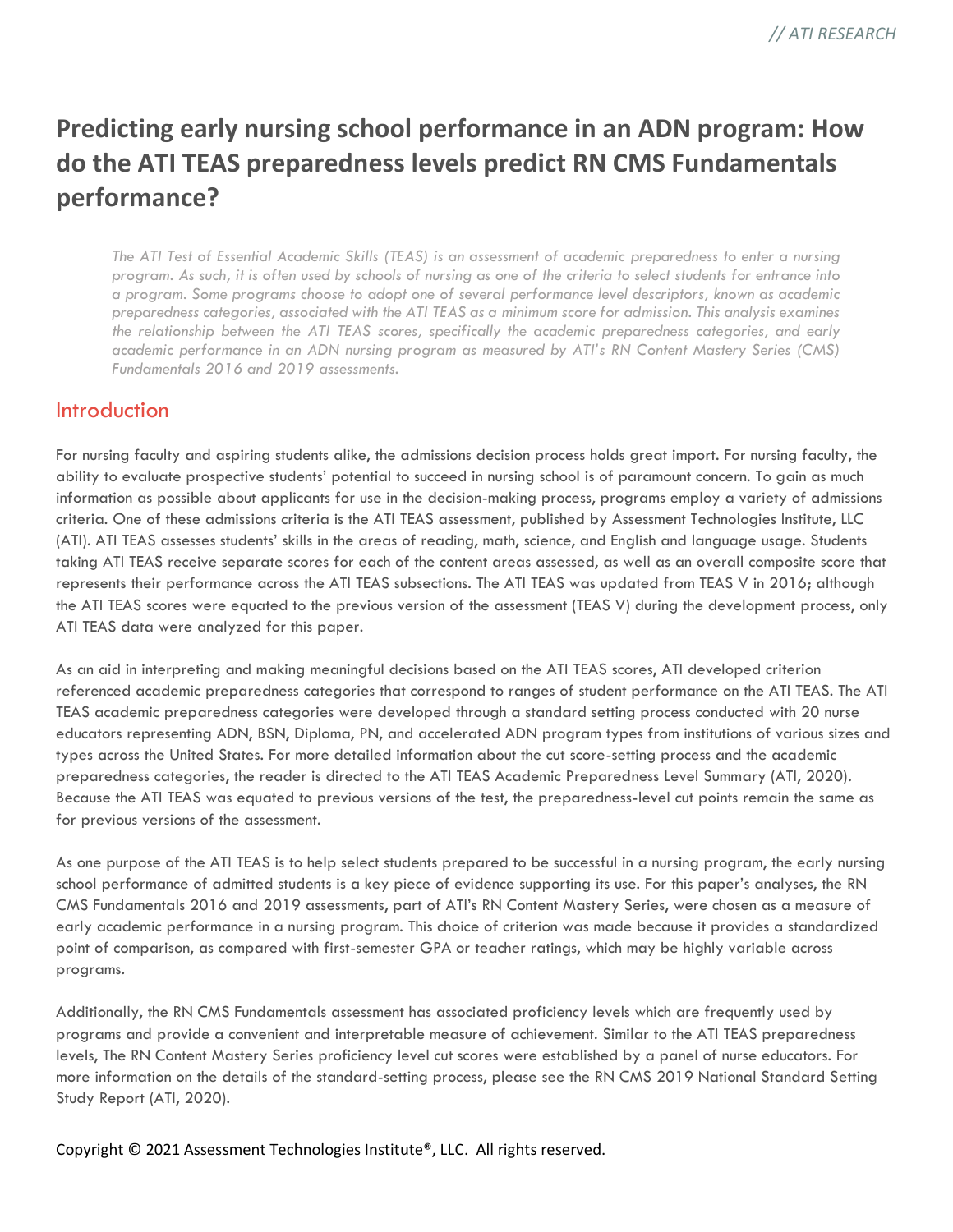The following research questions are explored in this paper:

- What is the relationship between the ATI TEAS scores and the RN CMS Fundamentals scores?
- What is the pattern of the RN CMS Fundamentals proficiency level achievement for students of differing ATI TEAS preparedness levels?

# **Methodology**

For these analyses, the first-attempt scores for individuals taking an RN CMS Fundamentals 2016 or 2019 exam in an ADN program between October 15, 2018 and November 11, 2020 were matched with first-attempt ATI TEAS scores already in the system. Only those assessments marked as 80% complete and 30% correct, and with all 4 subsections of the ATI TEAS completed, were included in the dataset. These selection criteria returned a final sample size of 39,866 student records spanning 598 nursing programs for analysis.

Eighty percent complete and thirty percent correct are standard filtering criteria that ATI applies, reasoning that an examinee making a genuine effort would be able to complete 80% of the assessment with at least 30% of the test items answered correctly. Because all items are 4-option multiple choice, an individual could be expected to answer 25% of the items correctly based on guessing alone. For more information on the ATI TEAS speediness analyses, the reader is referred to the ATI TEAS Technical Manual (ATI, 2017).

### Results

#### **Relationship between the ATI TEAS and the RN CMS Fundamentals scores**

In order to examine the relationship between the ATI TEAS and the RN CMS Fundamentals assessment, Pearson correlations were run for the four ATI TEAS sub scores and the composite score with the RN CMS Fundamentals scores. All correlations are reported in Table 1.

Evaluation of the correlations in Table 1 suggests that the ATI TEAS is a useful predictor of achievement early in a nursing program, as measured by the RN CMS Fundamentals assessment. Further, the ATI TEAS total score has a stronger relationship with the RN CMS Fundamentals score than do the individual sub scores. Accordingly, the following analysis explores the established national preparedness levels for the ATI TEAS composite score in predicting the RN CMS Fundamentals proficiency levels.

**Table 1.** Correlation of the ATI TEAS sub scores and composite score with the RN CMS Fundamentals score (n=39,866) **Table 1.** Correlation of the ATI TEAS sub scores and composite score with the RN CMS

|                     | <b>Reading</b>              | Math | <b>Science</b> | <b>English and</b><br>Language<br><b>Usage</b> | Composite<br>score |
|---------------------|-----------------------------|------|----------------|------------------------------------------------|--------------------|
| <b>Fundamentals</b> | .358                        | .300 | .340           | .303                                           | .414               |
| <b>A II</b>         | $\sim$ $\sim$ $\sim$ $\sim$ |      |                |                                                |                    |

All correlations significant at p<.001.

#### **ATI TEAS preparedness levels and the RN CMS Fundamentals proficiency levels**

Copyright © 2021 Assessment Technologies Institute®, LLC. All rights reserved. In order to evaluate the relationship between the ATI TEAS preparedness levels and individuals' later proficiency level achievement on the RN CMS Fundamentals, a crosstabs analysis was run to examine the distribution of scores in each ATI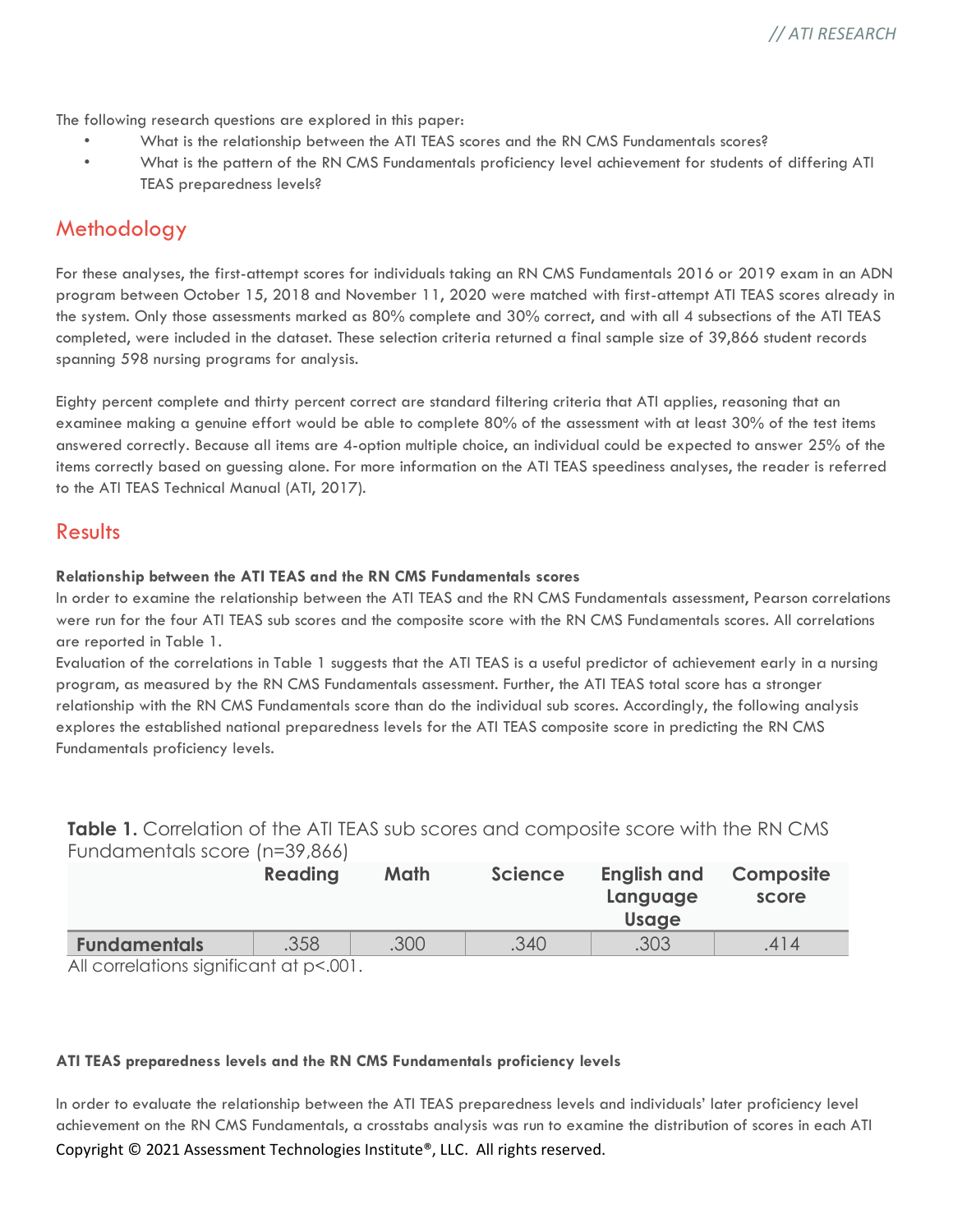TEAS preparedness category by the RN CMS Fundamentals proficiency levels. Table 2 displays the results of this analysis as the percentage of individuals within each ATI TEAS preparedness level scoring at each RN CMS Fundamentals proficiency level. An examination of Table 2 reveals that, as individuals score in successively higher ATI TEAS preparedness categories, the percentage scoring at higher proficiency levels on the RN CMS Fundamentals assessment also increases. Proficiency level 2 on the RN CMS Fundamentals assessment is a common benchmark among nursing programs. Using this proficiency level as a standard for "success," it appears that achievement of the Proficient preparedness level or better on the ATI TEAS is associated with a majority of students achieving success on the RN CMS Fundamentals assessment.

In order to more clearly illustrate the relationship between these common benchmarks on the two assessments, scores on the ATI TEAS were dichotomized into "below Proficient" and "Proficient and above." Similarly, scores on the RN CMS Fundamentals assessment were dichotomized into "below level 2" and "level 2 and above." Table 3 shows the percentage of individuals at each ATI TEAS level (below Proficient; Proficient and above) achieving proficiency on the RN CMS Fundamentals assessment.

**Table 3.** Crosstabs of Dichotomized ATI TEAS Preparedness levels by Dichotomized RN CMS Fundamentals Proficiency Levels (n=39,866)

| <b>Fundamentals Proficiency Level</b> |                      |       |       |                |          |  |  |  |  |
|---------------------------------------|----------------------|-------|-------|----------------|----------|--|--|--|--|
| <b>ATI TEAS Academic Preparedness</b> |                      |       |       | $\overline{2}$ | 3        |  |  |  |  |
| Developmental                         | % within<br>category | 43.7% | 40.1% | 16.2%          | 0.0%     |  |  |  |  |
|                                       |                      | 62    | 57    | 23             | $\Omega$ |  |  |  |  |
| <b>Basic</b>                          | % within<br>category | 21.1% | 44.0% | 34.9%          | 0.0%     |  |  |  |  |
|                                       | n                    | 724   | 1,508 | 1,196          | 0        |  |  |  |  |
| Proficient                            | % within<br>category | 6.5%  | 35.0% | 52.3%          | 6.2%     |  |  |  |  |
|                                       | n                    | 1,637 | 8,772 | 13,089         | 1,551    |  |  |  |  |
| Advanced                              | % within<br>category | 0.6%  | 20.8% | 60.4%          | 18.3%    |  |  |  |  |
|                                       | n                    | 60    | 2,181 | 6,334          | 1,915    |  |  |  |  |
| Exemplary                             | % within<br>category | 0.0%  | 5.9%  | 52.4%          | 41.6%    |  |  |  |  |
|                                       | n                    | 0     | 45    | 397            | 315      |  |  |  |  |

**Table 2.** Crosstabs of the ATI TEAS academic preparedness category by the RN CMS Fundamentals proficiency level (n=39,866)